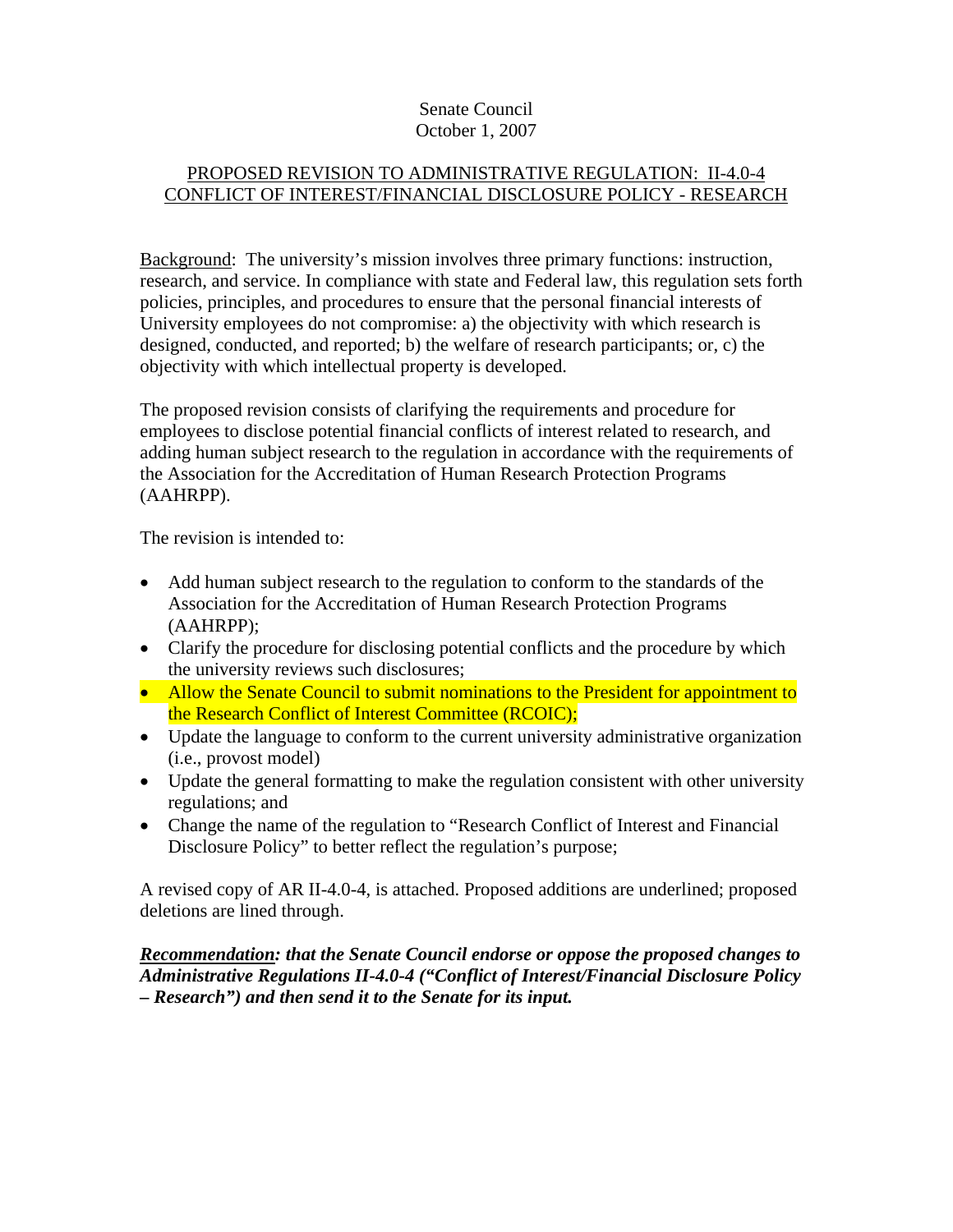| UNIVERSITY OF KENTUCKY            | <b>IDENTIFICATION</b><br>AR II-4.0-4 |  | PAGE                                   |  |
|-----------------------------------|--------------------------------------|--|----------------------------------------|--|
| <b>ADMINISTRATIVE REGULATIONS</b> | DATE EFFECTIVE<br>9/19/95/07         |  | SUPERSEDES REGULATION DATED<br>9/19/95 |  |

# **RESEARCH CONFLICT OF INTEREST AND /FINANCIAL DISCLOSURE POLICY-- RESEARCH**

(Approved by the Board of Trustees)

### I. Statement of General Policy

A. Integrity, objectivity, and absence of self-dealing are essential at all levels and in all aspects of University governmental and private activities, including research. The University of Kentucky and its employees are committed to conducting themselves and their activities in accordance with the highest standards of integrity and ethics. B. The University recognizes that actual or potential conflicts of interest may occur in the normal conduct of research and other activities. Thus, it is essential that the significant potential for conflicts financial interests related to research be disclosed and reviewed by the University. After disclosure the University can make an informed judgment about a particular activity and require appropriate oversight, limitations, or prohibitions in accord with this policy.

C. It is the purpose of this regulation: (i) to set forth policies, principles, and procedures to ensure that the financial interests of University of Kentucky employees do not compromise the objectivity with which research is designed, conducted, and reported, as well as the objectivity with which intellectual property is developed; and (ii) to comply with state and federal regulations that are designed to promote objectivity in research activities.

#### II. Purpose

In compliance with state and Federal law, this regulation sets forth policies, principles, and procedures to ensure that the personal financial interests of University employees do not compromise:

A. the objectivity with which research is designed, conducted, and reported;

B. the welfare of research participants; or,

C. the objectivity with which intellectual property is developed.  $\div$  and

(NOTE: For regulations on consulting activities and conflict of interest, see AR II-1.1-1)

# III. ScopeApplicability

This policy applies to all faculty, staff, and students involved in research and related activities and to the disclosure and subsequent development of intellectual property.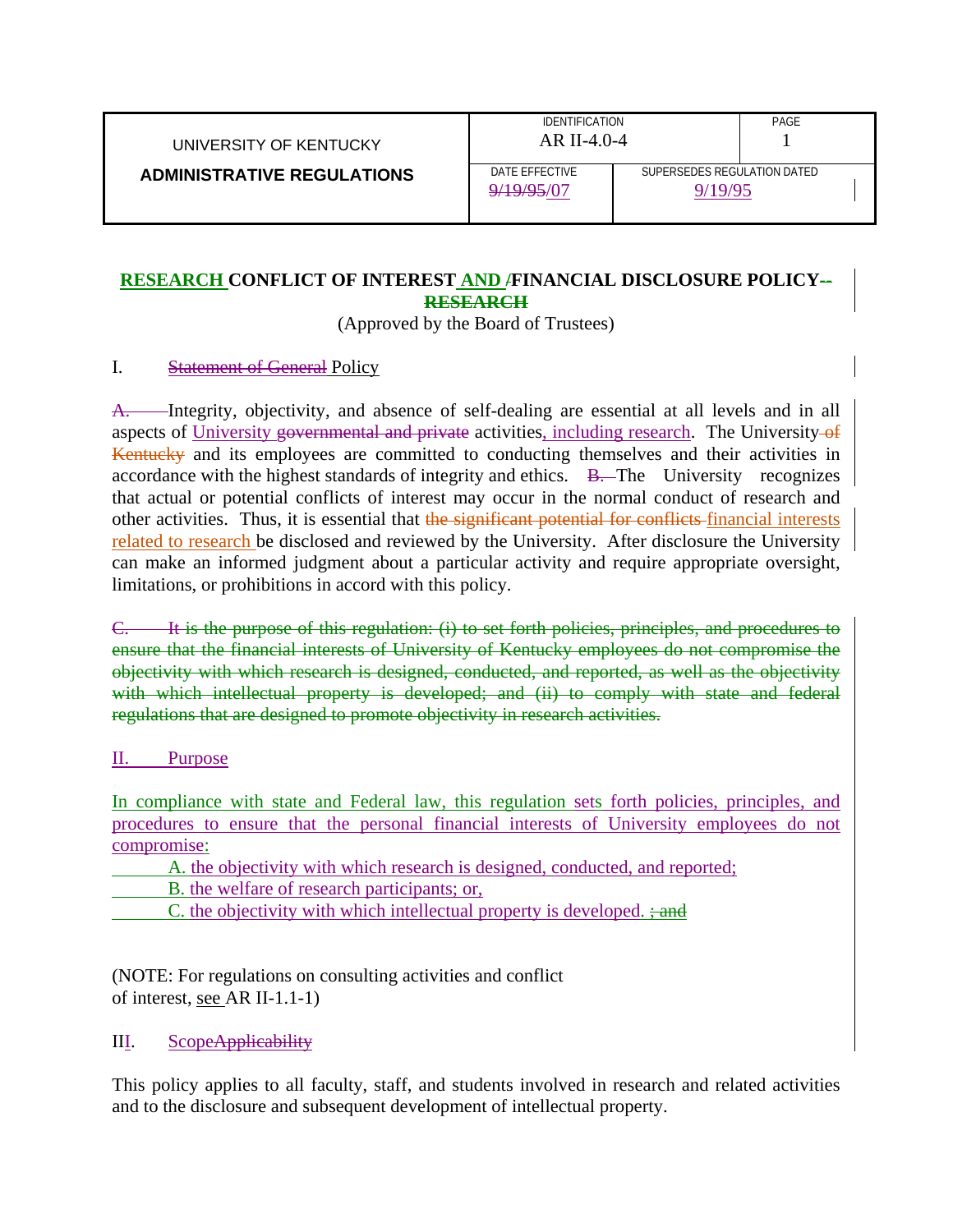### IVH. Definitions

The following definitions apply to this policy, unless a different definition is used by an applicable federal agency. In that case, the definition used in the federal agency's regulations will apply.

A. "Investigator" means the principal investigator, a co-principal investigator, and any other person at the University who is responsible for the design, conduct, or reporting of research.

B. "Family member" means spouse or dependent child for purposes of this regulation.

C. "Associated Entity" means any trust, organization, or enterprise over which an investigator or a family member of the investigator, individually or collectively, exercises a controlling interest.

D. "Relevant" significant financial interest means an interest that would reasonably appear to be affected by the research for which funding is sought.

E. "Research" or "research activity" means a systematic investigation designed to develop or contribute to generalizable knowledge. The term encompasses basic and applied research such as bench work, clinical trials and/or other work and product development, and other forms of creative activity. The term includes any such research or creative activity conducted at the University, by University personnel under the auspices of the University, or conducted in situations in which University positions or titles are utilized in resultant publications,  $/$ presentations, $/$  or other forms of intellectual property, irrespective of whether such research is funded by contract, gift, cooperative agreement, and/or general funds of the Commonwealth. The term also includes collaborative work with a manufacturer, a distributor, or a sponsor of the research and includes any tangible or intangible inventions, discoveries, patents, or ideas necessary for development, utilization or processes associated with the activity.

F. "Significant Financial Interest" means anything of monetary value, including, but not limited to, salary or other payments for services (e.g., consulting fees or honoraria), equity interests (e.g., stocks, stock options, or other ownership interests), and intellectual property rights (e.g., patents, copyrights, and royalties from such rights). For research involving human subjects, "significant financial interest" also includes employee or executive relationships with entities that have a financial interest in the research even when no remuneration is involved. The term does not include any of the following:

1. Salary, royalties, or other remuneration from the University;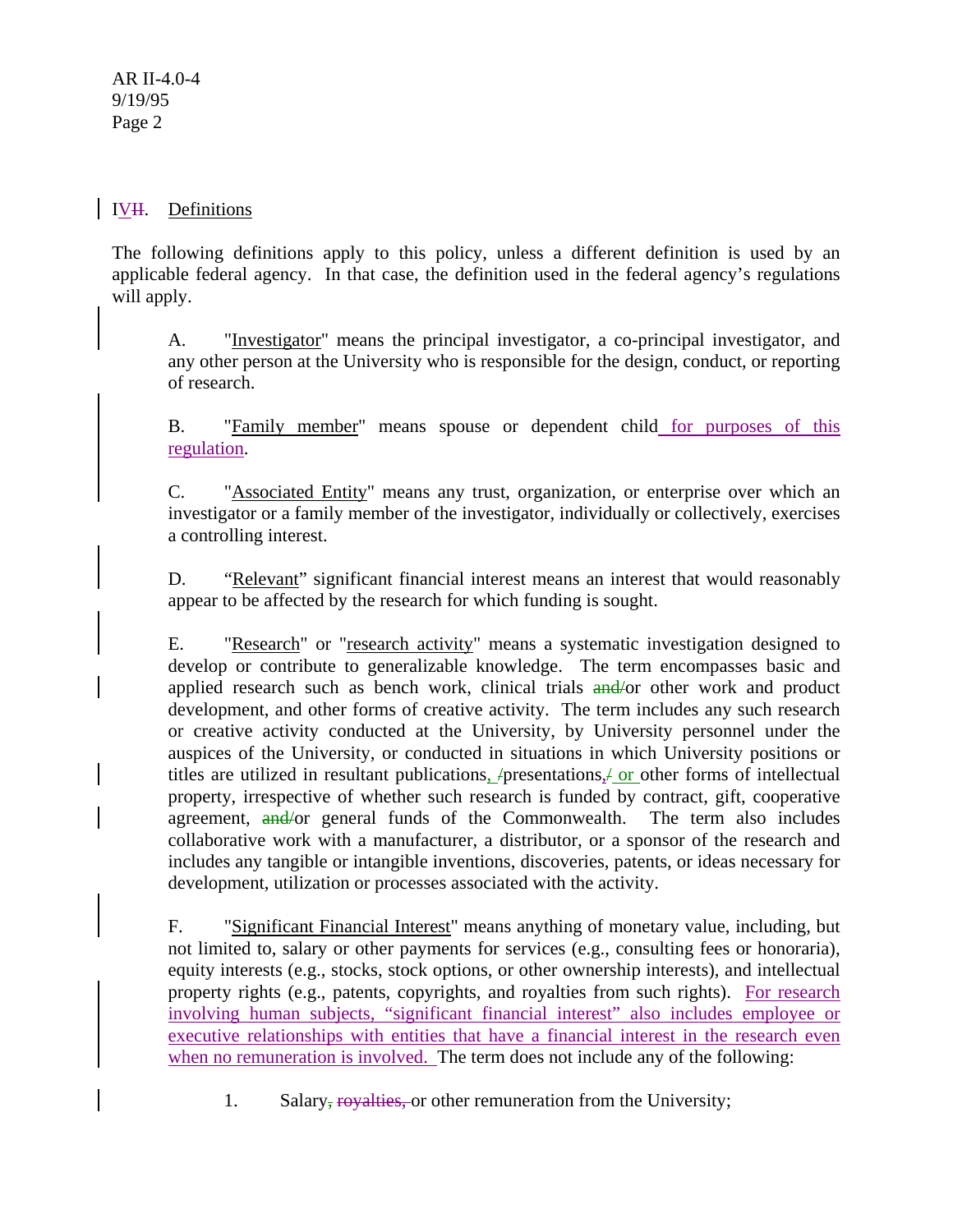2. Income from seminars, lectures, or teaching engagements sponsored by public or nonprofit entities;

 3. Income from service on advisory committees or review panels for public or nonprofit entities;

4. Income (e.g., salary, fees, or other continuing payments) in an amount of \$10,000 or less per annum from any one business enterprise or entity when aggregated for the investigator and members of the investigator's family; and

5. Financial interests in any one business enterprise or entity if the value of those interests does not exceed  $$10,000.00$  in value as determined through public prices or other reasonable measures of fair market value, and does not represent more than a 5% ownership interest when aggregated for the investigator and members of the investigator's family.

G. "Conflict of Interest Committee" means a committee of at least five members recommended by the Vice President for Research and Graduate Studies and appointed by the President. Membership on the committee shall be limited to deans of colleges, directors of centers or institutes, faculty members, and other persons employed by the University of Kentucky. Appointments to the Committee shall normally be for three (3) year terms.

- V. Research Conflict of Interest Committee (RCOIC)
	- A. Membership

The RCOIC is appointed by the President and reports to the Vice President for Research. The President shall designate the chair and appoint ex officio members.

2. The RCOIC shall be composed of a minimum of five (5) members appointed by the President and selected from recommendations submitted separately by the Vice President for Research (VPR) and the University Senate Council.

3. A majority of the membership shall consist of faculty employees without administrative appointments. The remaining appointments shall be comprised of faculty employees with administrative appointments (e.g. associate deans, deans, directors of centers or institutes) or staff.

4. The RCOIC members, other than those with ex officio status, shall have staggered three-year appointments.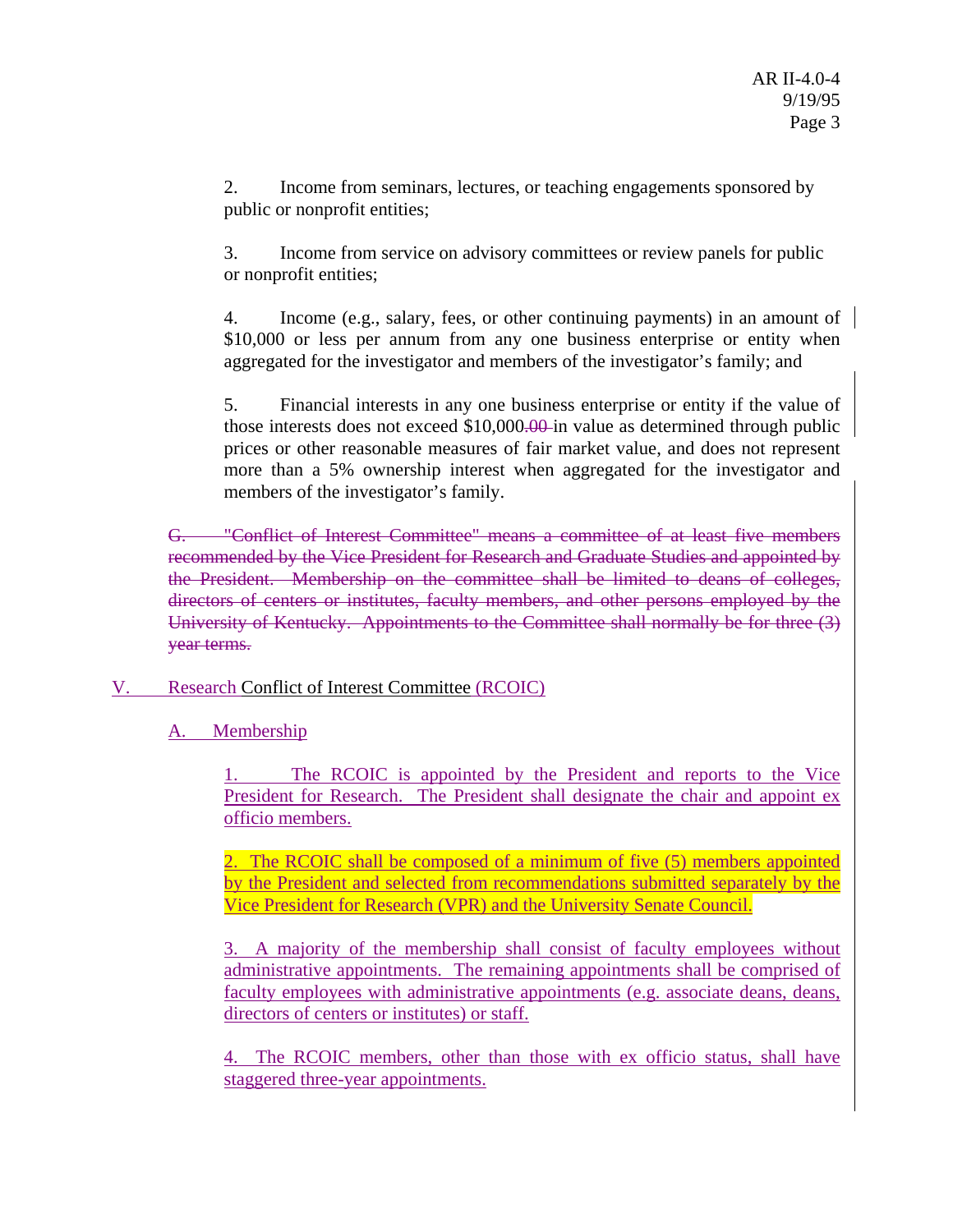AR II-4.0-4 9/19/95 Page 4

#### B. Responsibilities

1. The RCOIC provides assistance on matters involving conflicts of interest and disclosures of significant financial interests in research as defined by this regulation. The RCOIC makes recommendations on coursers of action designed to manage, reduce, or eliminate the conflict. More specific responsibilities are outlined in section VIII of this regulation.

2. The RCOIC shall maintain written minutes of meetings and, on request, shall prepare reports for the VPR.

# VI.III. Conflicts of Interest

A. A potential or actual conflict of interest exists when a significant financial interest (as defined herein) of an investigator, a family member of the investigator or an associated entity, would reasonably appear to be affected by the research activities of the investigator or the development of intellectual property.

B. An investigator may not engage in research activities in which a potential or actual conflict of interest exists in fact or develop intellectual property for which actual or potential conflict exists, unless authorized in writing by the Vice President for Research and Graduate Studies VPR and conducted in full accord with conditions and restrictions imposed by the Vice President VPR.

#### IVII. Disclosure Requirements

A. No application for funding from an external agency may be submitted to the agency until all investigators have completed required disclosure forms. Disclosure forms must be completed even if no relevant significant financial interest exists.

BA. An investigator shall disclose relevant significant financial interests of the investigator and the investigator's family members:

 $1.(\div)$  at the time anof the application is submitted for external research support (from internal or external sources); and

 $2$ .(ii) prior to submission of intellectual property (specifically, copyrights, patents, and trademarks) for registration and/oror filing, orand.

3.(iii) at the time an application is submitted for review by the Institutional Review Board (IRB).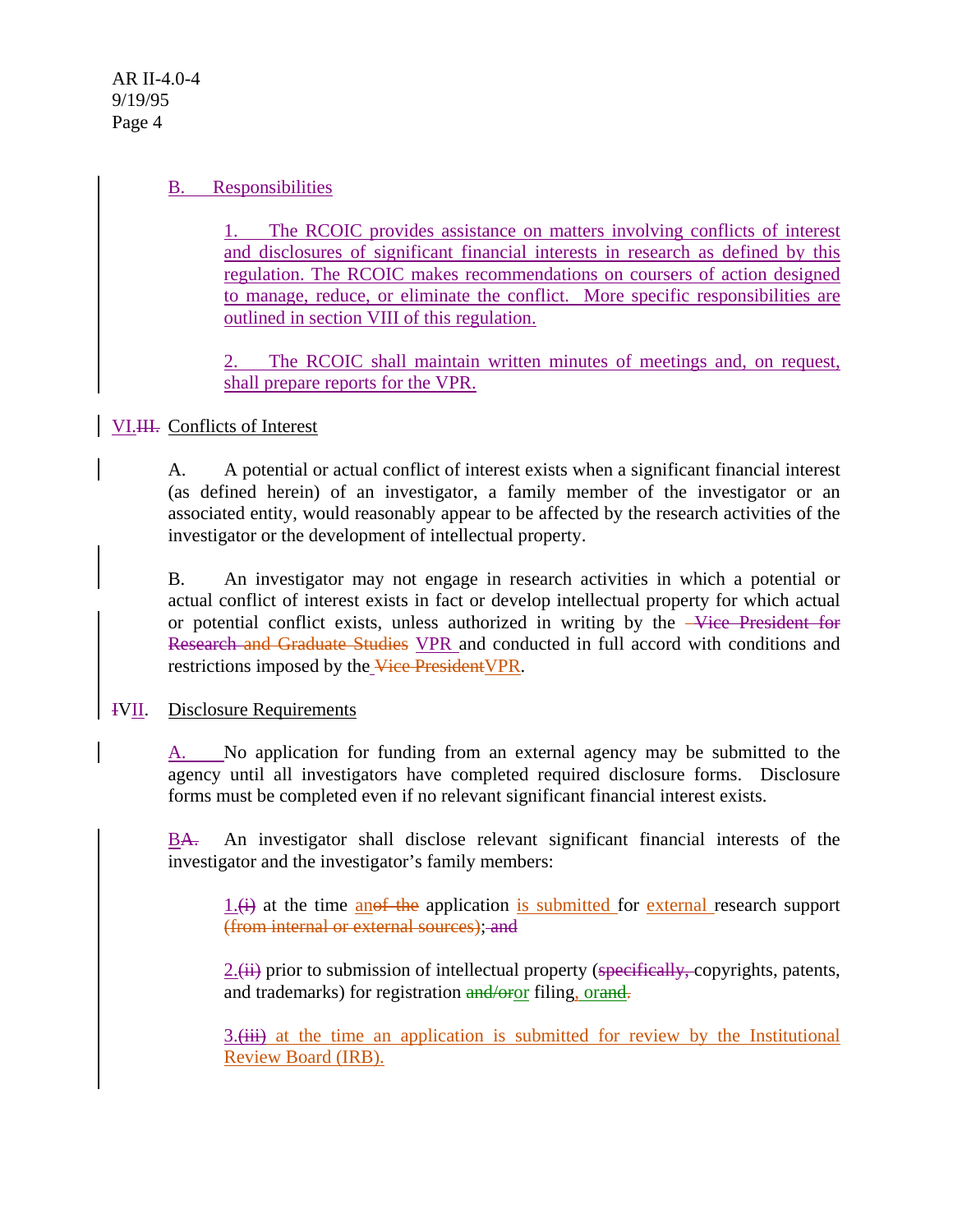C. For so long as the research is ongoing, disclosures under this provision relating to ongoing research must be updated any time a relevant significant financial interest, not originally disclosed, develops or is acquired. Disclosures under this provision related to intellectual property shall be updated prior to the execution of any contract, license, or other transaction involving the intellectual property. The VPRice President may also require an investigator to update a disclosure at any time.

D.B. Disclosures required by this provision shall be submitted to the dean of the investigator's college or the director of the institute or center, or other appropriate senior administrator of athe educational or non-academicadministrative unit where the investigator has a primary appointment. In any instance in which the required disclosure statement(s) are not submitted at the time the application is submitted to the Office of Sponsored Projects Administration (OSPA) or an application is submitted to the IRB, the dean or director shall solicit such statements from the investigator.

E.C. Disclosures shall be made on standard disclosure forms available from OSPAthe Office of Sponsored Projects Administration: http://www.uky.edu/eForms/forms/discfin.pdf

# VIII**.** Review of Financial Interest Disclosure Statements and Management of Conflicts

# A. Review of Financial Interest Disclosure Statements.

Disclosure statements shall be promptly reviewed by the dean, or director, or senior administrator for the purpose of determining if a relevant significant financial interest is disclosed. If the disclosure statement reveals any relevant significant financial interest, a potential or actual conflict exists.

# B. No Relevant Significant Financial Interest Disclosed.

If the review reveals no relevant significant financial interest, disclosure statements shall immediately be forwarded to the Office of Sponsored Projects Administration (OSPA), and no further action is required.

# C. Significant Financial Interest Disclosed and Management.

A conflict of interest exists and management of a relevant significant financial interest is required if a person could reasonably conclude that the interest could directly and significantly affect the design, conduct, or reporting of the research activity under consideration, the protection of research participants, or the interest could affect the development of intellectual property. When a relevant significant financial interest is disclosed, the following actions must be completed prior to expenditure of any funds under the award, prior to approval by the IRB or prior to the submission of intellectual property for registration: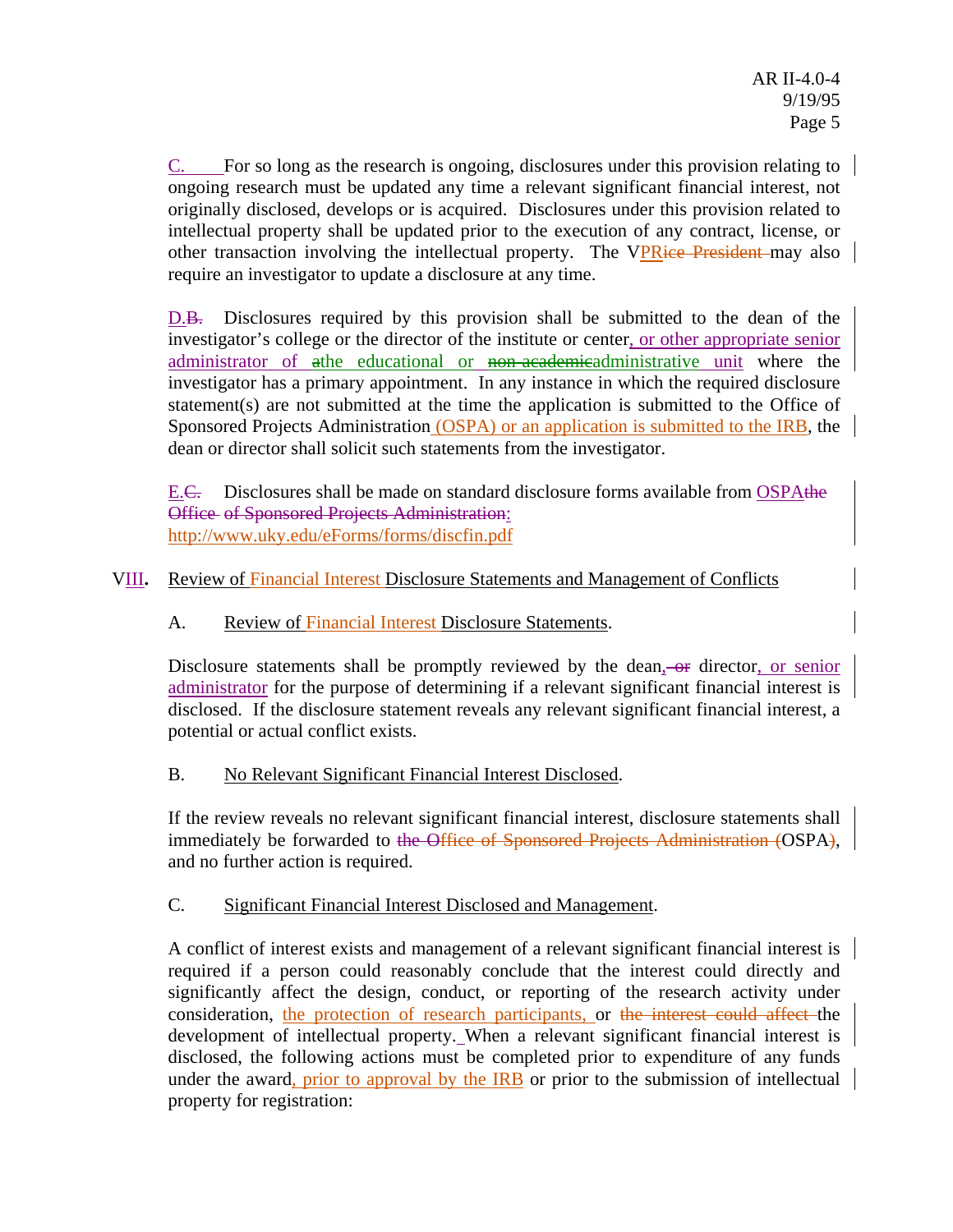1. The dean,  $-$ or-director, or senior administrator shall consult with the investigator and the parties shall will jointly review the disclosure statement. If a potential or actual conflict of interest is eliminated by agreement of the parties (e.g., through divestiture of interest, severance of relationships, etc.), no further action is required except that the dean  $\Theta$  director, or senior administrator shall provide a written confirmation of the agreement of the parties to the VPRice President for Research and Graduate Studies and forward the disclosure statement to OSPAthe Office of Sponsored Projects Administration.

2. If elimination of the conflict or potential conflict is not possible, the investigator shall propose a course of action to manage or reduce the conflict. The parties will attempt to make a joint recommendation for the management or reduction of the conflict to the Vice President. If the parties are unable to propose a joint management plan, each individual may submit a proposed management plan. If the parties have submitted a joint plan, the Vice President may either accept the proposed course of action or refer the matter to the Conflicts of Interest Committee. If the parties have been unable to agree to a joint plan, the matter shall automatically be submitted to the Committee. The dean, -or-director, or senior administrator may offer assistance with the plan and OSPA may also be consulted for guidance. In any case, the dean,  $-$ or-director, or senior administrator shall review the plan proposed by the investigator and may attach additional comments or information. For research involving human subjects the plan must be designed so that the financial interest does not affect the risk to or welfare of research participants.

3. The plan shall be forwarded to OSPA, either directly or through the IRB in the case of non-externally funded human subjects research. OSPA shall review the disclosure for completeness and may request additional information. The disclosure and recommended management plan shall be forwarded to the RCOIC for review.In such instances, the Committee shall formulate a course of action to be taken in the management, reduction, or elimination of the conflict.

4. The RCOIC shall review all the material. The RCOIC may accept athe recommendedation plan, add to the plan or formulate a different course of action to be taken in the management, reduction, or elimination of the conflict.

 $(a)$ . The **RCOICC**-committee shall provide the investigator an opportunity to meet with the RCOICCommittee to discuss the situation and possible courses of action. The RCOICCommittee may request the investigator, and/or the dean, or director, or senior administrator to meet with the RCOICCommittee or to provide information pertinent to the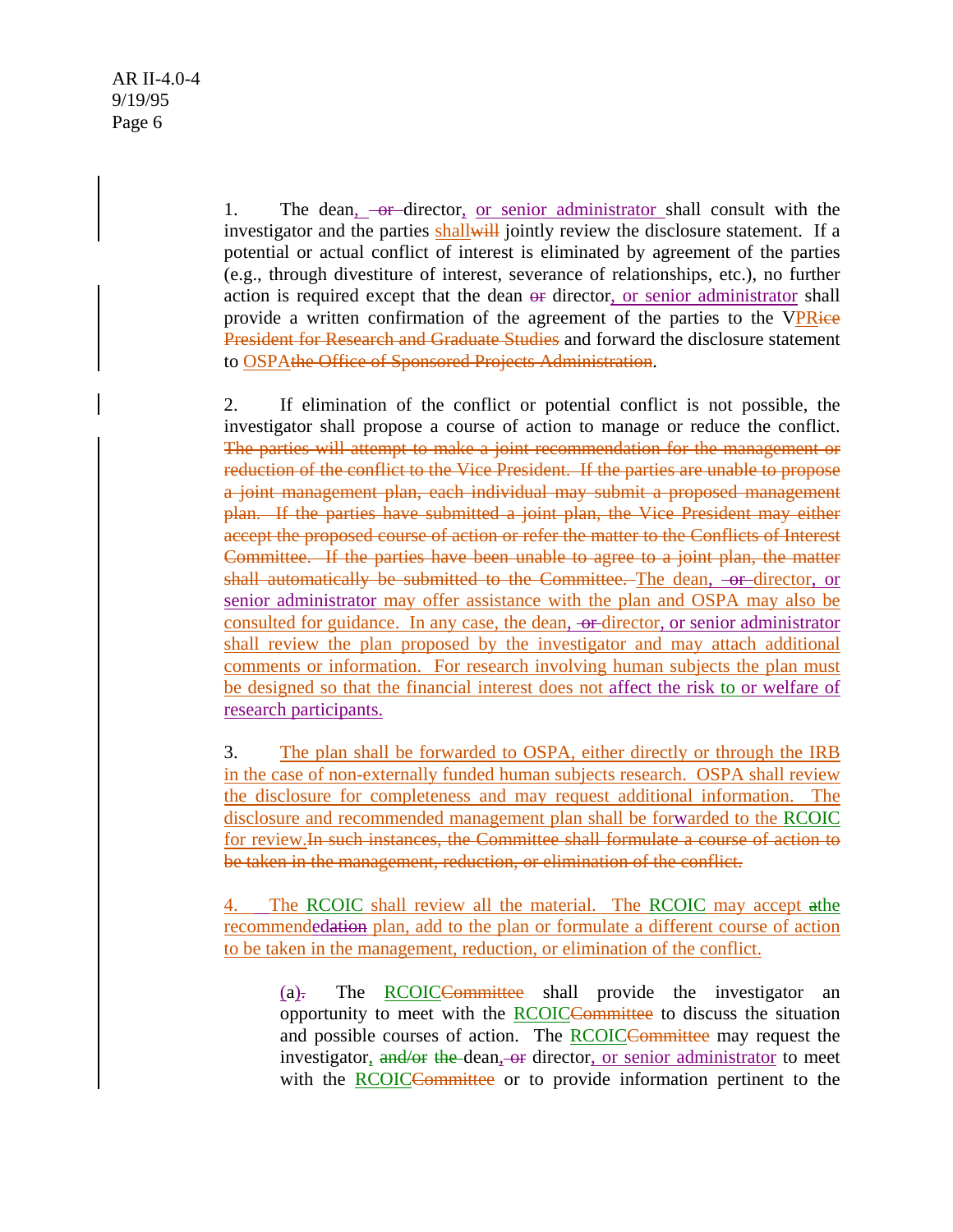issue. The RCOICCommittee may, in its discretion, consult with experts if necessary or advisable.

(b). The RCOICCommittee shall propose appropriate conditions or restrictions to the VPRice President for Research and Graduate Studies. The RCOICCommittee may also conclude that the potential or actual conflict is sufficiently remote or unrelated to the research or intellectual property so that no action, other than the disclosure and annual reporting requirements, is required. In either event, the proposal shall be in writing, and a copy of the proposal shall will be provided to the investigator. The investigator may also submit written objections or exceptions to the proposal to the VPRice President. The investigator's response must be submitted within five business days following delivery of the proposal, unless time requirements of any agency or sponsor require shorter time frames.

(c). The RCOICCommittee has wide discretion to recommend, --and the VPRVice President to impose, -conditions or restrictions on investigators in formulating courses of action designed to deal with potential or actual conflicts of interest. Examples of conditions or restrictions that may be employed to -manage, reduce, or eliminate such conflicts include:

 $\overline{(i.1)}$  public disclosure of significant financial interests;

 $(ii.2)$  monitoring of the research by independent reviewers;

 $(iii.3)$  modification of the research plan;

 $(iv.4)$  disqualification from participation in all or a portion of the research;

 $(v.5)$  divestiture of the significant financial interest; or

 $(vi.6)$  severance of relationships that create the actual or potential conflict of interest.

5. The VPR ice President may accept the report and recommendations of the RCOICCommittee, or return the matter to the RCOICCommittee with stated concerns or suggestions. The VPRice President shall will render the final decision, and shall notify the researcher, the dean, or director and the RCOICCommittee of any terms and conditions that shall will be employed to manage, reduce or eliminate the conflict.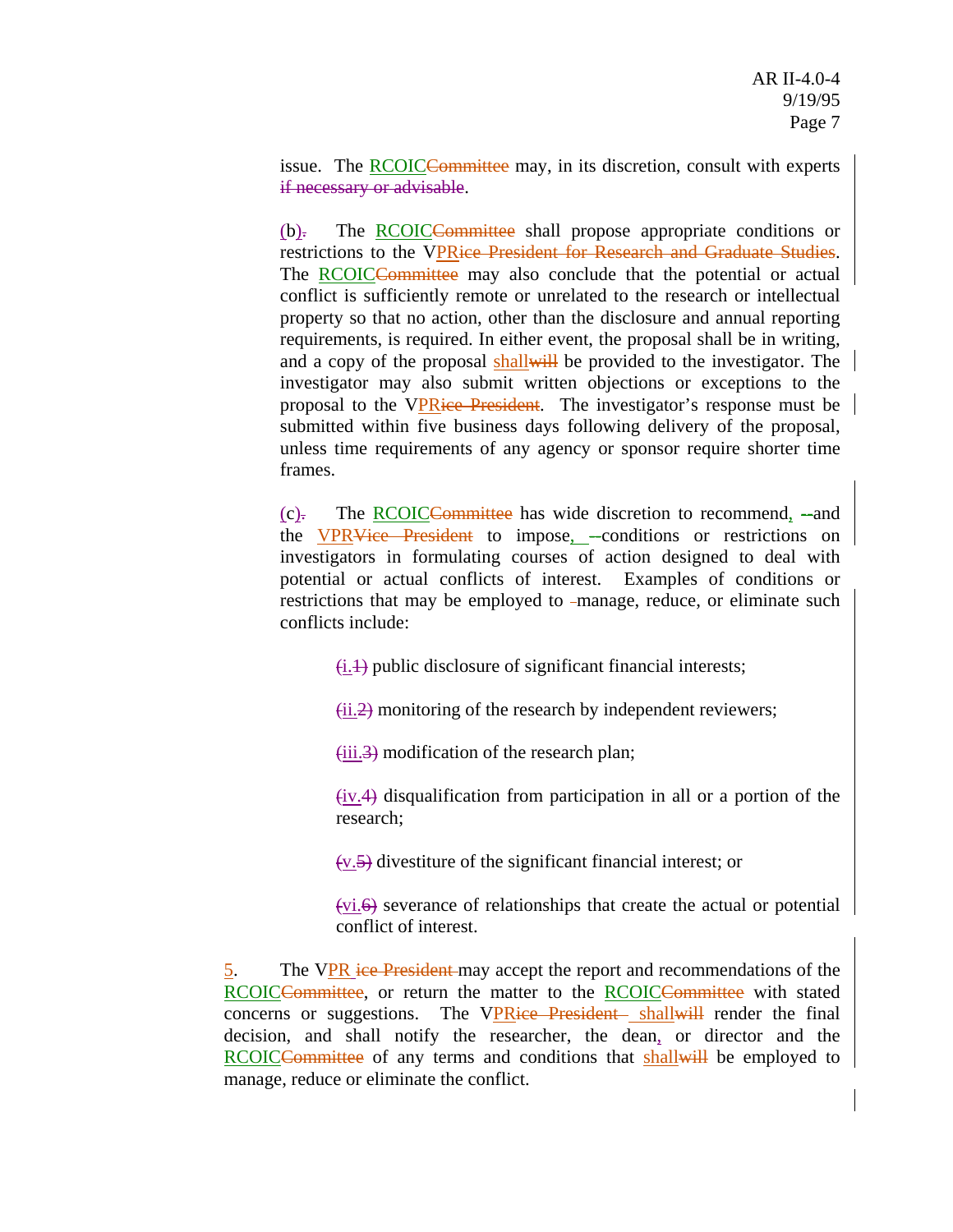6. If the research involves human subjects, a copy of the final accepted report and recommendations of the RCOIC shall be forwarded to the IRB. Disclosure of the financial interest to the research participant alone is not a sufficient plan.

**Exercisions of the Vice President are final, although affected parties may** request the Vice President to reconsider the decision.

D. Conflict of Interest Management Reports

The plan recommended by the RCOIC and accepted by the VPR may require a report. In most cases a report shall be filed annually and at the end of the project. Reports shall be submitted to the RCOIC and shall document the actions taken to implement the conditions outlined in the plan.

# VIIX. Enforcement

A. The following acts and failures violate the provisions of this policy:

 $(1.)$  intentionally or recklessly providing incomplete, erroneous, or misleading information on a disclosure form;

 $(2.)$  failing for any reason to make any required disclosure; and

 $(3.1)$  failing to provide requested information needed for an appropriate review of potential or actual conflict of interest situations.

B. A violation of this policy is grounds for the discipline of an investigator or other employee. Sanctions that may be imposed for such a violation include but are not limited to any one or more of the following:

(1.) involuntary termination of employment;

(2.) non-renewal of appointment;

- (3.) suspension;
- $(4.)$  letter of admonition;

(5.) public disaffirmation of the research;

(6.) notification to regulatory bodies (e.g., U.S. Patent Office, Copyright Office, etc.);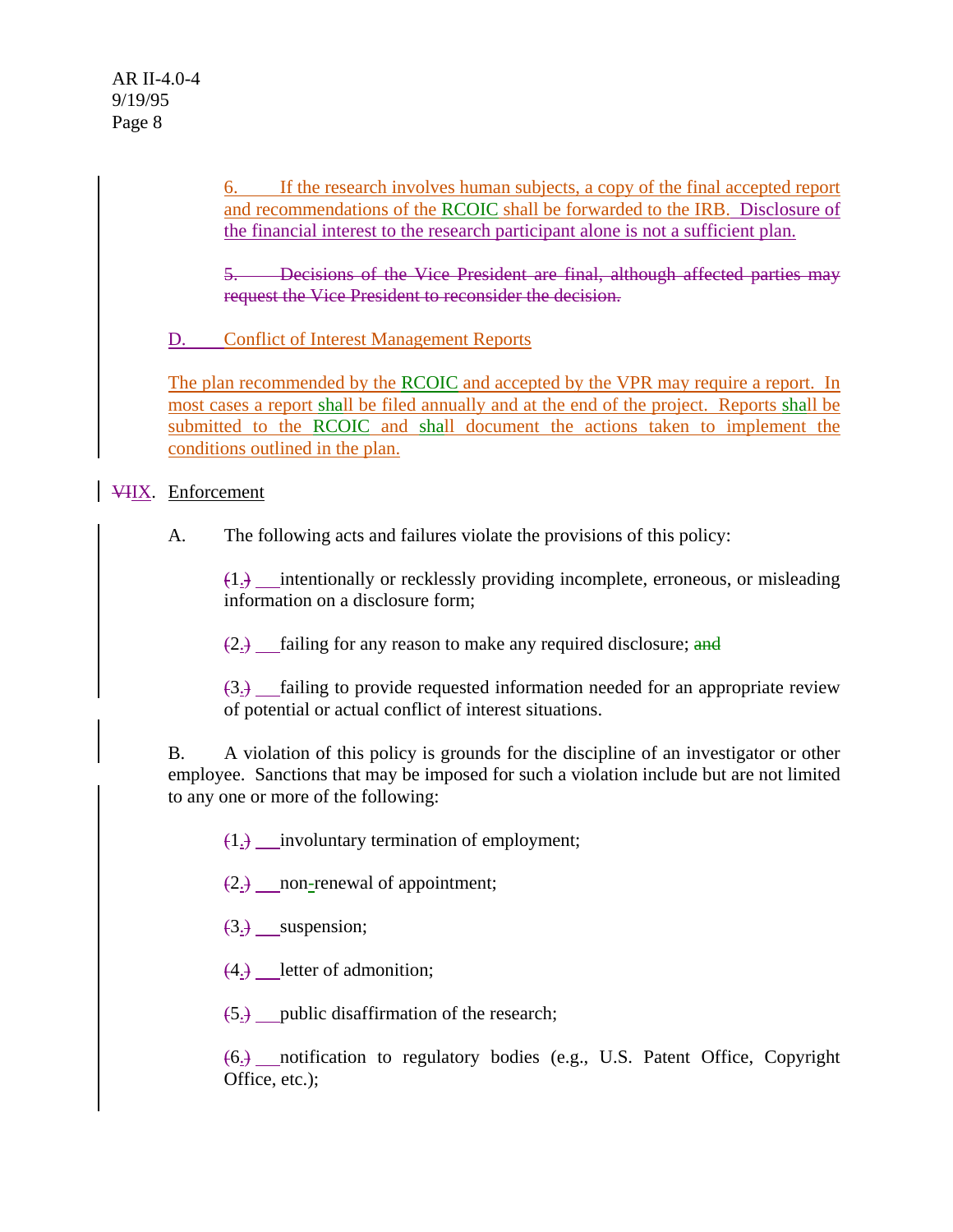$(7. \rightarrow)$  notification to actual or potential research funding agencies; and

(8.) protest to editorial boards. Additionally, the University may decline the sponsored research agreement, or decline to submit or further process any intellectual property.

C. Disciplinary proceedings initiated under this policy shall will be conducted in accordance with the Governing and Administrative Regulations and, where appropriate, the Staff Personnel Policy and Procedure Administrative Regulations Human Resources Policy and Procedures, and or the Manual Student Code of Conduct.

### X.VII. Miscellaneous

A. Disclosure statements, other documentation used in the review of such statements, and records of institutional action taken pursuant to this policy shall be maintained in OSPA for a period of three (3) years following completion of the research project that generated the disclosure statements, documentation, and/oror institutional actions, for a period of time needed for resolution of government action involving such records, or for a period of time fixed by the VPRice President for Research and Graduate Studies, whichever is longer. To the extent permitted by law, such records shall be maintained confidentially.

B. The University shall will make the information described in the preceding paragraph available as prescribed by the sponsoring agency's policy or, upon request, to external funding agencies, along with requested information as to how a relevant potential or actual conflict of interest was managed, reduced, or eliminated to protect the objectivity of the research. If a potential or actual conflict of interest is identified after a grant or contract has been awarded, the University will shall inform the awarding agency of that conflict within sixty (60) days of its discovery (or as otherwise required by law) along with actions taken to manage, reduce, or eliminate the actual or potential conflict of interest.

C. If the University ever determines that it is unable to manage satisfactorily a potential or actual conflict of interest that threatens the objectivity of particular research activity, the University shall will promptly inform the relevant external funding agencies of that fact as required by the agency policy.

D. The University shallwill publish this policy so that it is known to University investigators. In making applications for external funding of research activities, investigators will be required to certify that they have read and understand this policy.

VIII. Definitions (Moved to Section IV, above)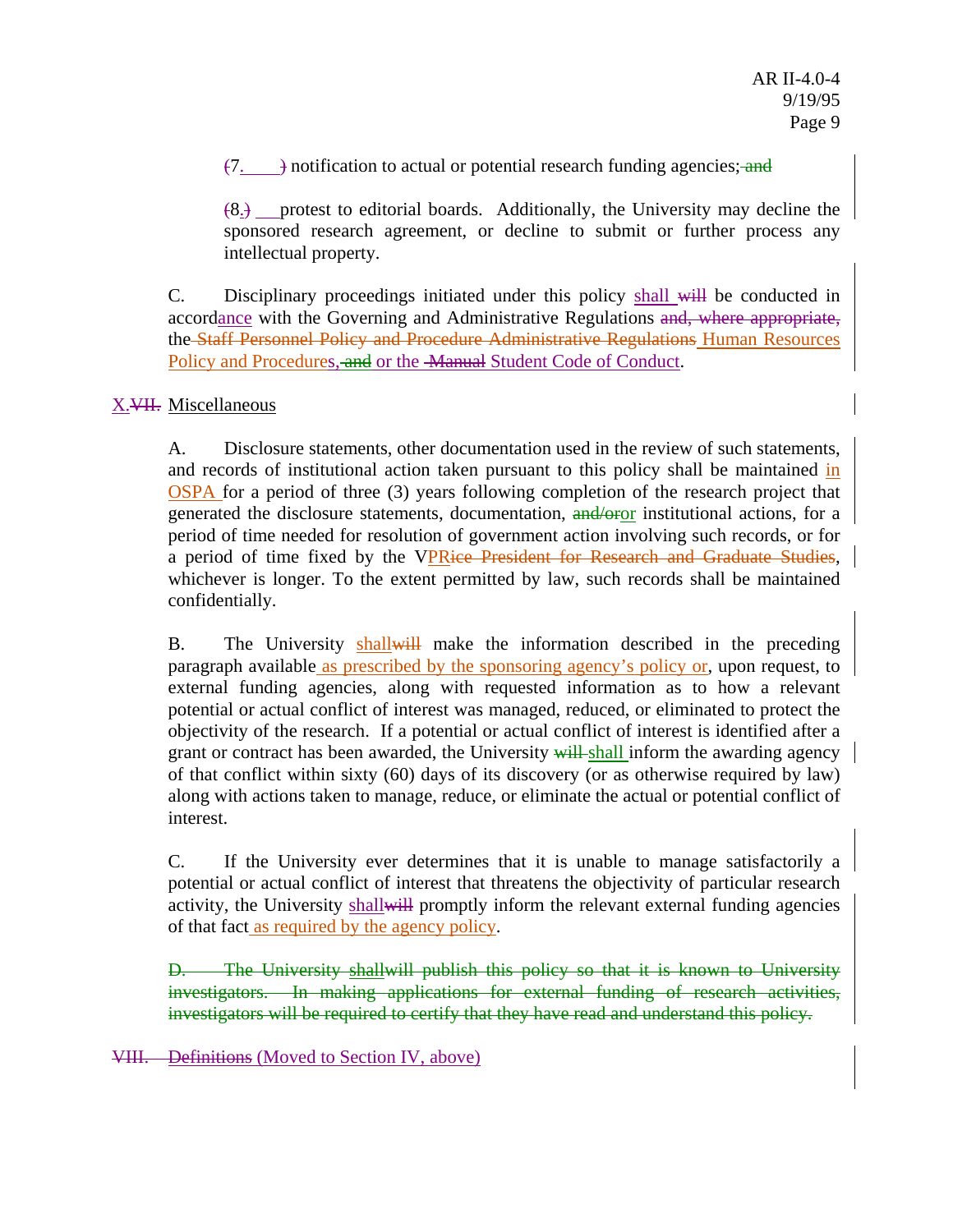The following definitions apply to this policy, unless a different definition is used by an applicable federal agency. In that case, the definition used in the federal agency's regulations will apply.

"Investigator" means the principal investigator, a co-principal investigator, and any other person at the University who is responsible for the design, conduct, or reporting of research.

B. "Family member" means spouse or dependent child.

C. "Associated Entity" means any trust, organization, or enterprise over which an investigator or a family member of the investigator, individually or collectively, exercises a controlling interest.

D. "Relevant" significant financial interest means an interest that would reasonably appear to be affected by the research for which funding is sought.

E. "Research" or "research activity" means a systematic investigation designed to develop or contribute to generalizable knowledge. The term encompasses basic and applied research such as bench work, clinical trials and/oror other work and product development, and other forms of creative activity. The term includes any such research or creative activity conducted at the University, by University personnel under the auspices of the University, or conducted in situations in which University positions or titles are utilized in resultant publications/presentations/other forms of intellectual property, irrespective of whether such research is funded by contract, gift, cooperative agreement, and/oror general funds of the Commonwealth. The term also includes collaborative work with a manufacturer, a distributor, or a sponsor of the research and includes any tangible or intangible inventions, discoveries, patents, or ideas necessary for development, utilization or processes associated with the activity.

F. "Significant Financial Interest" means anything of monetary value, including, but not limited to, salary or other payments for services (e.g., consulting fees or honoraria), equity interests (e.g., stocks, stock options, or other ownership interests), and intellectual property rights (e.g., patents, copyrights, and royalties from such rights). For research involving human subjects, "significant financial interest" also includes employee, or executive relationships with entities that have a financial interest in the research even when no remuneration is involved. The term does not include any of the following:

**1. Salary, royalties, or other remuneration from the University;** 

2. Income from seminars, lectures, or teaching engagements sponsored by public or nonprofit entities;